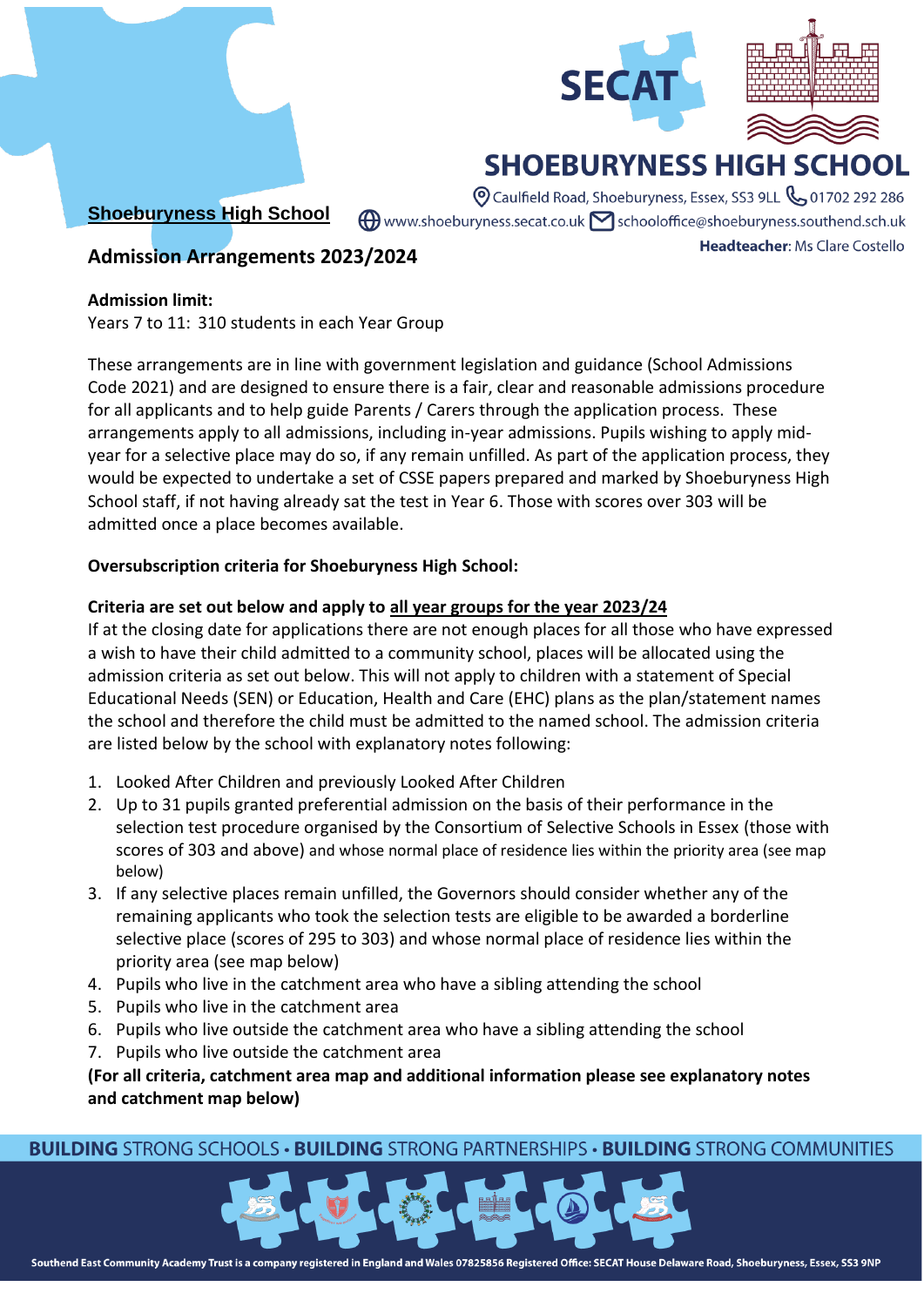**Pupils in public care and children that were previously in public care (including those children who appear (to the admission authority) to have been in state care outside of England and ceased to be in state care as a result of being adopted):**

A 'looked after child' is a child who is (a) in the care of a Local Authority, or (b) being provided with accommodation by a Local Authority in the exercise of their social services functions (see the definition in Section 22(1) of the Children Act 1989) at the time of making an application to a school. A child is regarded as having been in state care outside of England if they were in the care of or were accommodated by a public authority, a religious organisation, or any other provider of care whose sole or main purpose is to benefit society. This includes children who were adopted under the Adoption Act 1976 (see Section 12 adoption orders) and children who were adopted under the Adoption and Children Act 2002 (see Section 46 adoption orders). Child arrangements orders are defined in Section 8 of the Children Act 1989, as amended by Section 12 of the Children and Families Act 2014. Child arrangements orders replace residence orders and any residence order in force prior to 22 April 2014 is deemed to be a child arrangements order. Refer to section 14A of the Children Act 1989 which defines a 'special Guardianship order' as an order appointing one or more individuals to be a child's special guardian (or special guardians).

# **Pupils with Education, Health and Care Plans (EHCP):**

An Education, Health and Care Plan is a plan made by the Local Authority under Section 37 of the Children and Families Act 2014 specifying the special education, health and social care provision required for that child. All children whose statement of special educational needs (SEND) or Education, Health and Care (EHC) plan names the school must be admitted. Children with a statement or a plan will follow a different process for admission. Further information can be found on:

# [Special Educational Needs and Disabilities \(SEND\): Local Offer](about:blank)

# **Selective and Borderline Selective Places:**

All selective places (scores of 303 and above in the 11+ examination) and borderline selective places (scores of between 295 and 302.99 in the 11+ examination) are allocated with preference given to those students with the highest scores, in order of merit and whose normal place of residence lies within the priority area (see map below)

# **Distance:**

In the case of over subscription in any one category, a "straight line" distance will be used to measure the distance between the pupil's home and the nearest pupil entrance to the school. Distances will be measured using the Local Authority's computerised measuring system. The pupils living closest will be given priority. If the pupil's home is a flat the distance will be measured to the main external entrance to the building.

#### **Tie Break:**

If the same distance is shared by more than one pupil, and only one place is available, the place will be awarded on the basis of a computerised random allocation process (supervised by someone independent of the governors).

# **Distance where Parents / Carers have separated:**

The distance is measured the same for all applications. Only one application per child can be received. The Local Authority should not have details of both Parents / Carers or know of the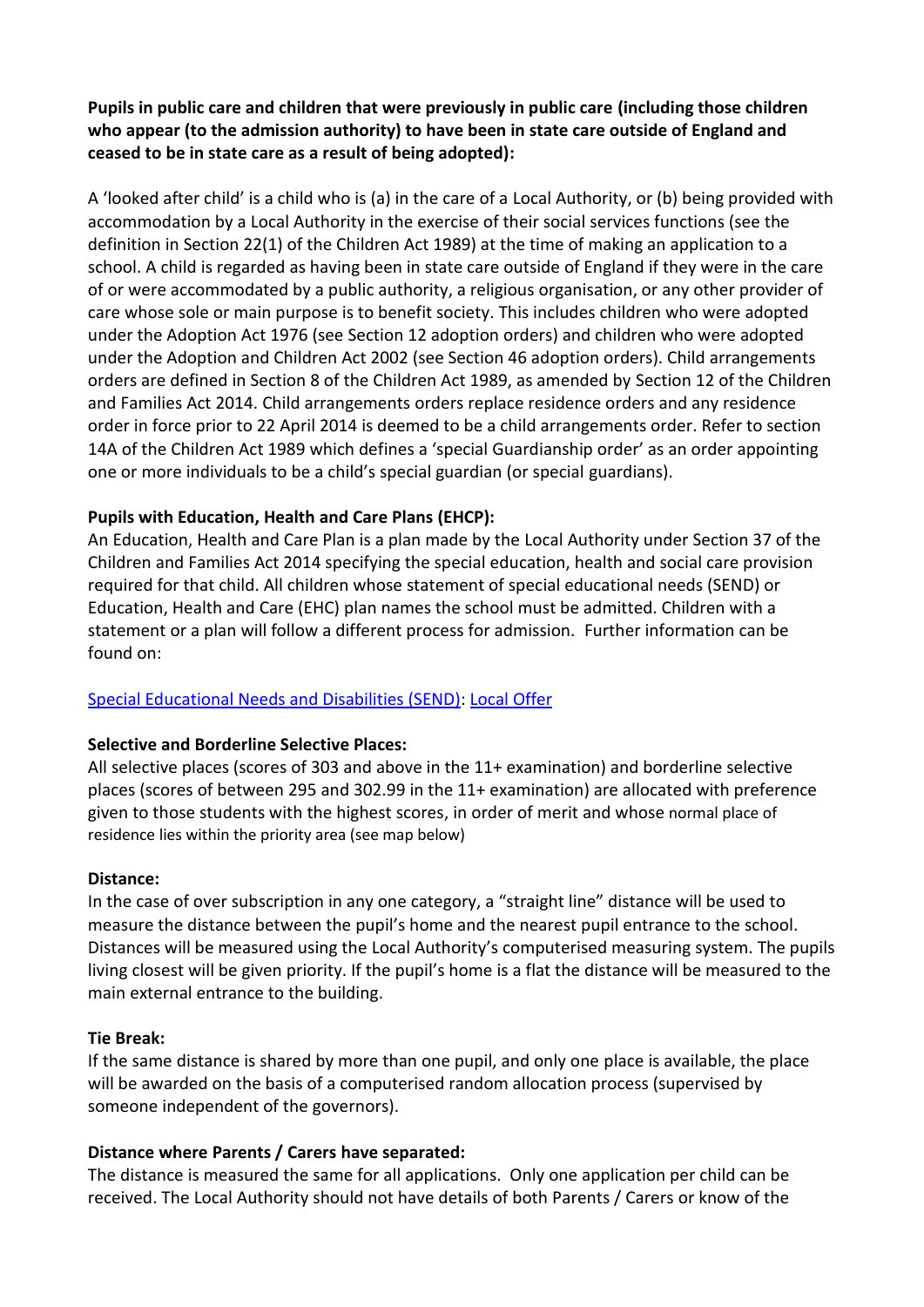marital status of the Parents / Carers. If more than one application is received from Parents / Carers applications will be placed on hold until such time that:

- An application is made that both Parents / Carers agree to; or
- Written agreement is provided from both Parents / Carers; or
- A court order is obtained confirming which parent's application takes precedence.

If the child lives at more than one address, it is the address where the child lives for the majority of the school week that will apply. Details on address checks and verifications by the council can be found in the admission booklets on the Council's website.

#### **Waiting Lists:**

Students will automatically be placed on the waiting list for the school if they have been refused a place for the main round to year 7.

In accordance with the School Admissions Code, if the school is over-subscribed any application received after the identified closing date will be slotted into the waiting list in the appropriate position (ranked according to the school's admission criteria) once the initial offers have been made.

Each child subsequently added to the waiting list will require the list to be ranked again in line with the published oversubscription criteria. This applies to waiting lists for all year groups.

The school maintains two waiting lists. Selective and mainstream. Where a child has taken the CSSE test and scored above 295, but not been offered an initial place as the admissions limit has been reached; we will keep a waiting list in merit order. Equally, a child in this circumstance will be place on the mainstream list in line with the over-subscription criteria.

Waiting lists for all year groups are closed at the end of each school year. If you would like your child to remain on the waiting list for the following academic year, you will need to reapply by submitting a new in-year secondary school transfer application form (which can be downloaded from this website or collected from the school reception) to: [schooloffice@shoeburyness.southend.sch.uk](about:blank)

Parents / Carers also have the opportunity to appeal against the decision to refuse admission of a child. Please see Appeals Process section for details of how to lodge an appeal.

# **Siblings:**

Siblings are considered to be a brother or sister, half-brother or half-sister, step-brother or stepsister, adopted brother or sister, **living at the same address**, who attends the school at the time of application with a reasonable expectation that he or she will still be attending at the time of the proposed admission.

In the exceptional situation where one twin or one or two triplets are refused a place, in order to keep family members together the additional pupil(s) will be admitted even if this results in the admission limit for the year group being exceeded.

# **Over and Underage applications (children outside the usual age group):**

For admissions into year 7, an applicant is underage if he or she will be under 11 years of age on 31<sup>st</sup> August immediately prior to admission in September. In accordance with the published Coordinated Admission Scheme, the LA (Southend-on-Sea Borough Council) will only accept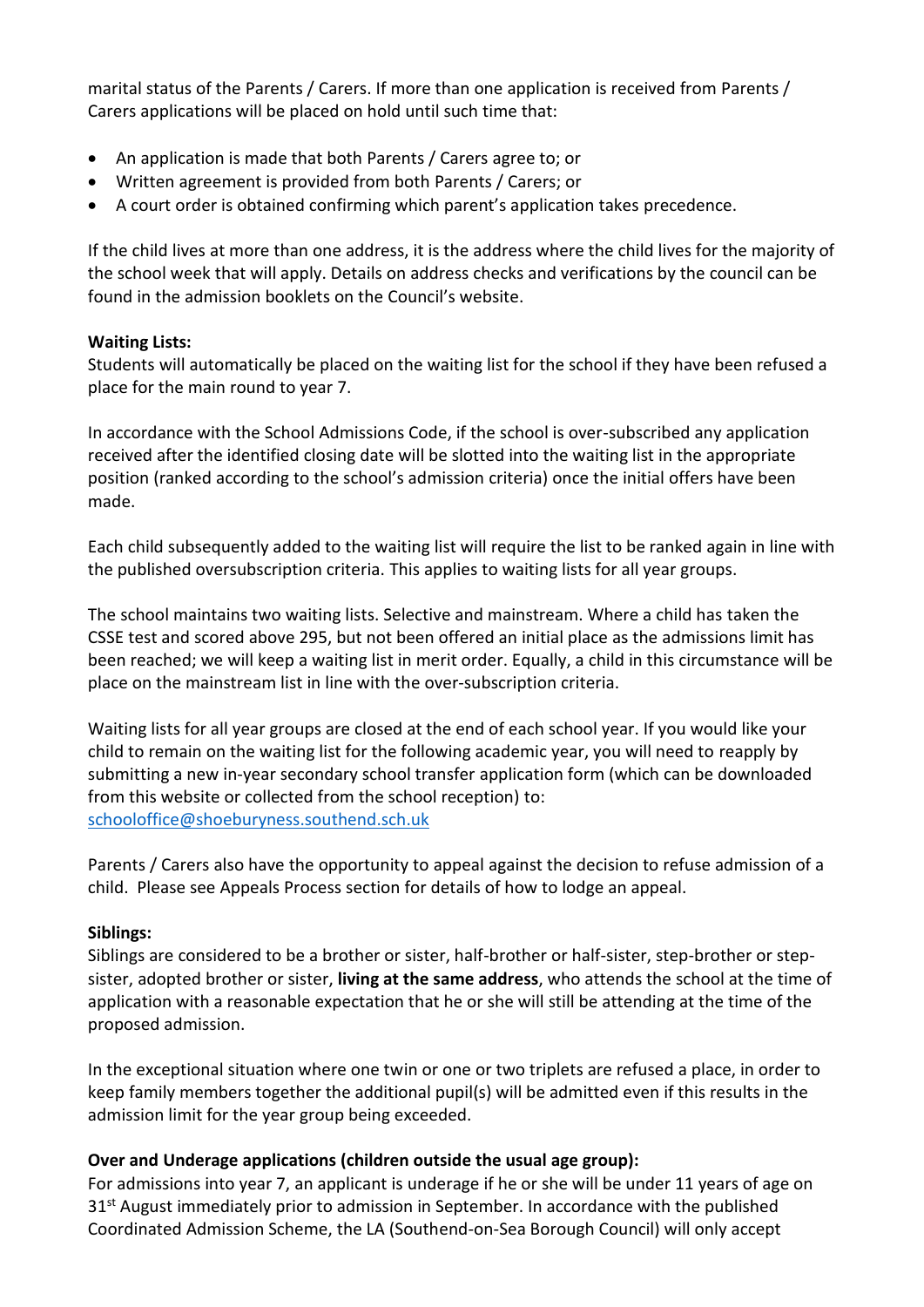applications from underage applicants who have been registered in year 6 of their primary schools from the first day of the school year in which they apply for a secondary school place. This effectively requires that the decision to promote the child to the year group above his/her chronological age group must be taken by the primary school prior to the end of the summer term in the calendar year in which the child applies for a secondary school place. Confirmation of this is likely to be sought from the headteacher of the primary school concerned by SOUTHEND BOROUGH COUNCIL .

An applicant is over age if he or she is 12 years of age or over on 31st August immediately prior to admission in September. Southend Borough Council will not accept over age applicants for year 7 admissions unless there are verified exceptional circumstances for a child to repeat one of the primary school years, for example, extended illness. Southend Borough Council will seek verification from the headteacher of the primary school concerned that an over-aged applicant has medically certifiable reasons or some other exceptional reason for being an over-aged applicant. Southend Borough Council will wish to investigate especially thoroughly the circumstances through which any child is found to be studying in Year 6 for the second time, especially if this should involve an application to sit the CSSE selection tests for a second time. Medical evidence will be required for such applicants.

This will include documenting the following and will be provided to the school:

- The Parents / Carers' views.
- Information about the child's academic, social and emotional development.
- Where relevant, the child's medical history and the views of a medical professional.
- Whether the child has previously been educated out of their normal age group.
- Whether the child may naturally have fallen into a lower age group if it were not for being born prematurely.
- They must also take into account the views of the Headteacher of the schools concerned.

The school will support any over or underage application where the above has been met and the school is satisfied that the child should continue to be educated out of the normal age group. When informing the parent of the decision on the year group the child should be admitted to, we will clearly set out the reasons for the decision. A parent cannot appeal against refusal of an 'out of normal age group' application.

# **To request admission out of normal age group during the transfer process of year 6 to 7:**

To request admission out of usual age group applicants must write to the Local Authority with their request. The Local Authority will share the details of the request with the school. Parents / Carers will be notified of the outcome before the allocation of places and must apply during the main round for the usual age group.

# **To request admission out of normal age group in-year:**

To request admission out of usual age group applicants must write to the Head Teacher with their request. The Head Teacher will advise accordingly and will ensure that a formal written outcome is provided.

# **Transferring from junior/primary to secondary school & address closing date:**

Parents / Carers must make a separate application for transfer from junior/primary to secondary school to their home Local Authority. Parents / Carers residing in the borough of Southend-on-Sea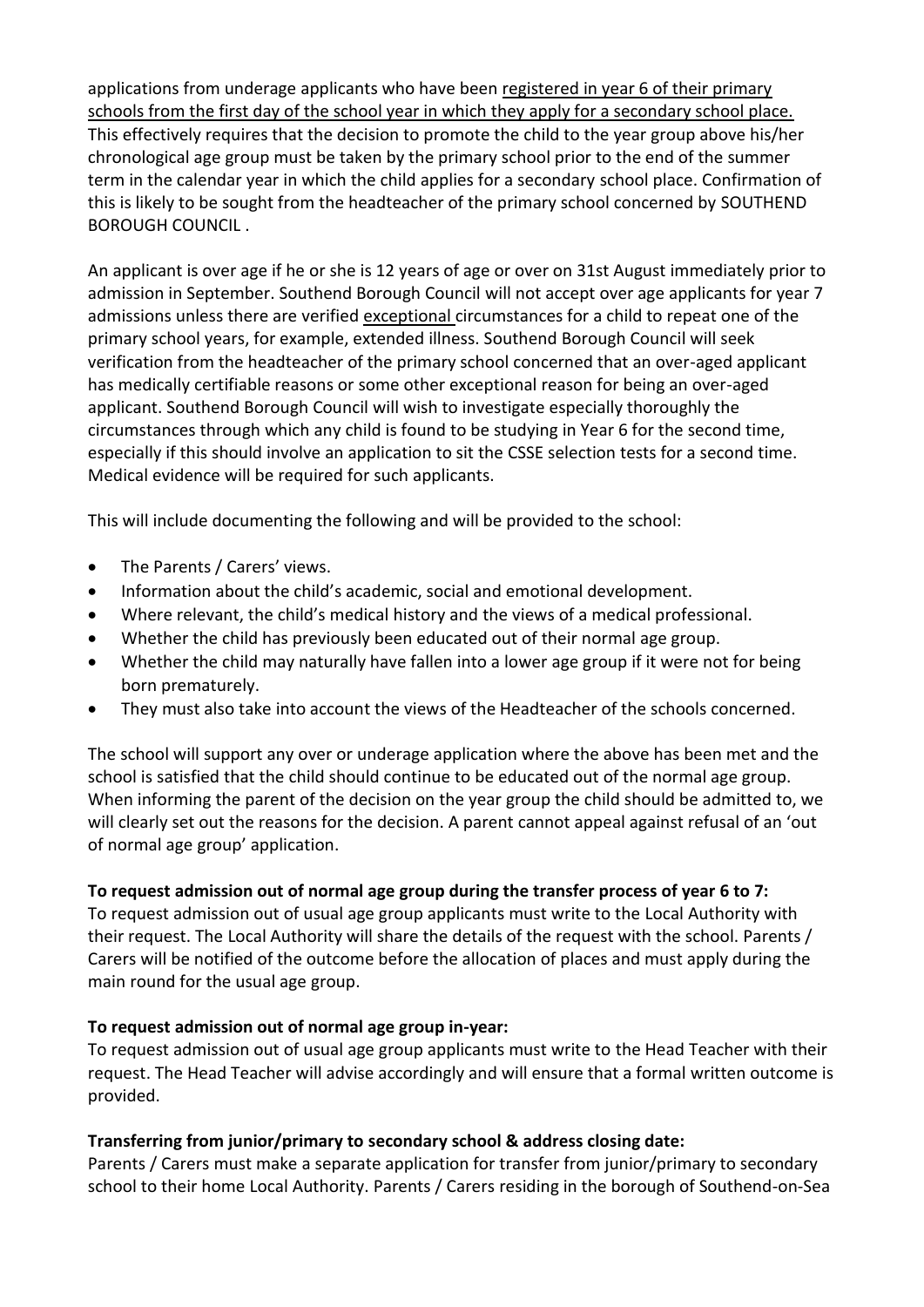must complete a Southend-on-Sea Common Application Form (CAF) for applications to year 7 between 1<sup>st</sup> September and 31<sup>st</sup> October.

For all applications the address used will be the child's habitual normal place of residence as at the closing date for applications, i.e., 31<sup>st</sup> October. Changes to address can be accommodated up to one month after the closing date. Where the address change cannot be accommodated within the reasonable period, Parents / Carers will be advised and changes will be made after all on time applications have been processed.

# **In Year Admissions/Applications:**

- As permitted by law Parents / Carers can make an application at any time to any school outside the normal admissions. Where places are available applicants will be offered. Where there are no places applicants will be refused and can join the waiting list for the school. Waiting lists are ranked according to the admission criteria for the school. In some cases where a child is already on a school roll locally the place may be offered for the start of the next term.
- To apply for a Year 7 place after the normal admission cycle or for admission into Years 8-11, Parents / Carers will need to complete an In-Year Secondary School Transfer Application Form, which can be downloaded from our website or collected from school reception, and must be submitted directly to the school, [schooloffice@shoeburyness.southend.sch.uk](about:blank)
- Parents/Carers/carers can apply for the next school year anytime in the summer term, i.e. after Easter of any given year, and not before.
- Applications in the current school year are processed within a maximum of 10 school days of receipt of the application. Applications for the next school year are processed in the late Summer months and outcomes are communicated in the early Autumn term at the latest.
- Students that are refused a place are added to the waiting list and remain on the waiting list until 30 June of any given year. Waiting lists close on 30 June of any given year and new waiting lists are created for the next academic year (from the applications for the next school year). Waiting lists from previous years are not rolled over to the next. Parents / Carers wishing to continue on a waiting list for a following year are required to make a fresh application.
- As required by the School Admissions Code Parents / Carers will be notified within 10 school days of the outcome of their application and will be sent a written outcome, with a reminder of the right of appeal, within 15 school days. All in-year applications and the outcome are reported to the Local Authority within 2 days.
- Mid-Year applicates who wish to apply specifically for a selective place, will be required to sit a selection test as part of the admission process. Those students securing results of 295+ will be added to the waiting list for selective places in the order of merit of those already on the waiting list. Those who have already sat the Test in year 6, will be asked for their scores and these will be verified with the CSSE organsiation.

# **Arrangements for Appeals (all year groups):**

If it is not possible to offer the child a place at the school, details of the appeals process will be forwarded to the parent by the school, or in the case of Year 6 into 7 the Local Authority [\(www.southend.gov.uk/school-admissions/school-admission-appeals\)](about:blank). If you would like to appeal against the decision not to offer your child a place at Shoeburyness High School, please complete a Notice of Appeal Form (this can be downloaded from our website or collected from school reception).

All Notice of Appeal Forms will be acknowledged by the school and you will be contacted by the Clerk for the Independent Appeal Panel and given a minimum of 10 school days' notice of the date of the appeal hearing.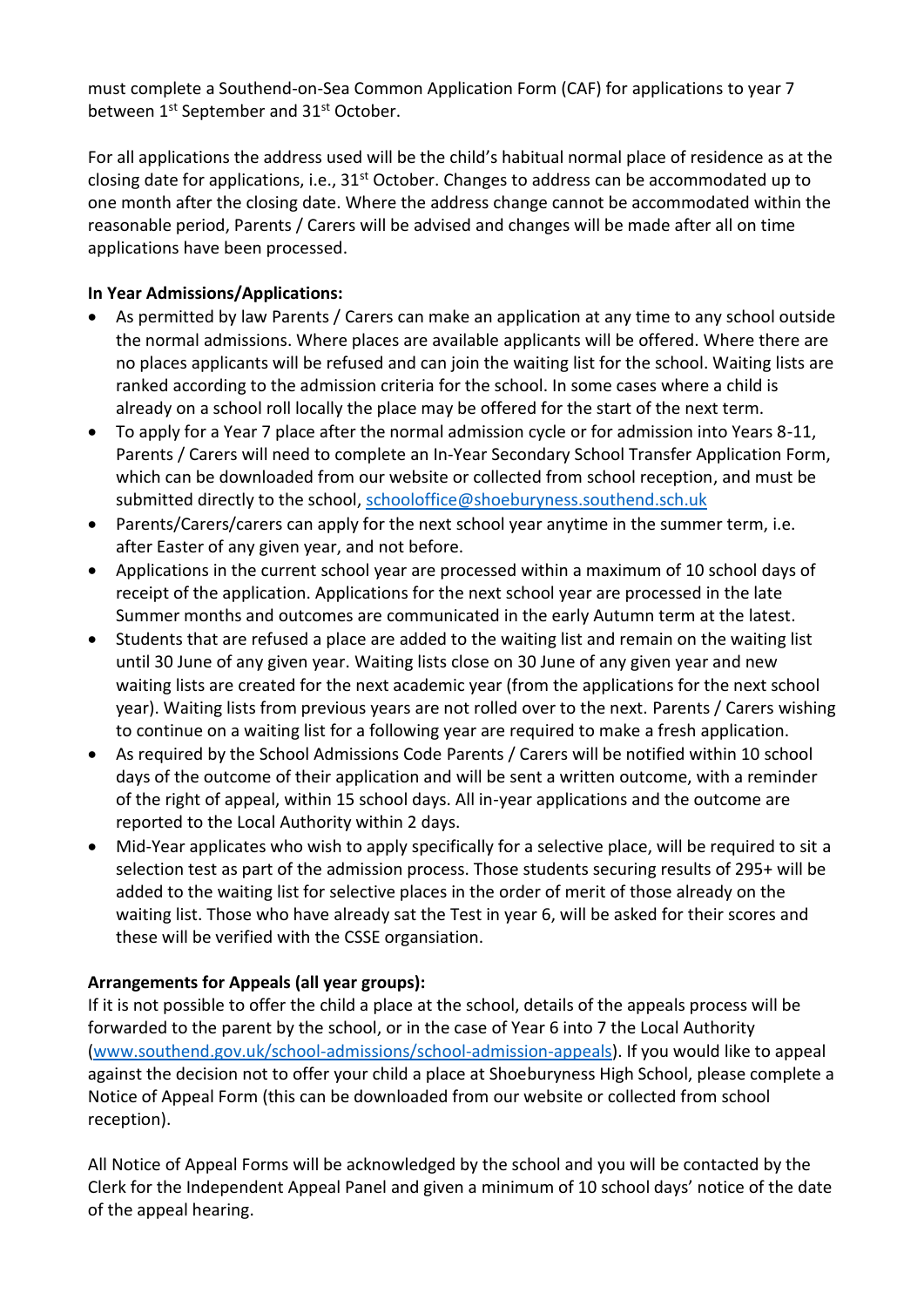The School Admission Appeals Code sets out a strict timeline for the hearing of appeals.

In the case of **admission to Year 7**, Notice of Appeal forms must be lodged at the school within 20 school days of National Offer Day (1st March 2022). All appeals that are received by this deadline will be heard in June 2022. Any appeals received after this deadline may not be heard until September 2022.

For **In-Year Appeals**, Notice of Appeal Forms must be lodged within 20 days of receipt of letter refusing admission. In-year appeals must be heard within 30 school days of the appeal paperwork being received.

For all appeals, the Clerk to the Independent Appeals Panel will notify Parents / Carers of the panel's decision within 5 school days of the hearing.

# **Year 12:**

Prospective year 12 students are encouraged to visit our school prior to the autumn term. Application details, including a prospectus, can be accessed on the school website. To be sure of your application being given the best chance of being successful, please aim to complete our online application by the end of January. However, it may be possible to consider later applications. Priority is given to students who have previously attended Shoeburyness High School. However, each year we are pleased to welcome a number of students who have previously studied elsewhere.

Prospective year 12 students will be invited to visit the school to view our facilities and to discuss our curriculum offer with the Post-16 Team. It is expected that students attend a meeting to assess their suitability for the courses they intend to study.

Up to an extra 50 students can be accepted in year 12 from other schools, in addition to those students already attending year 11 in this school who achieve the course entry requirements.

# **Catchment area for Shoeburyness High School:**